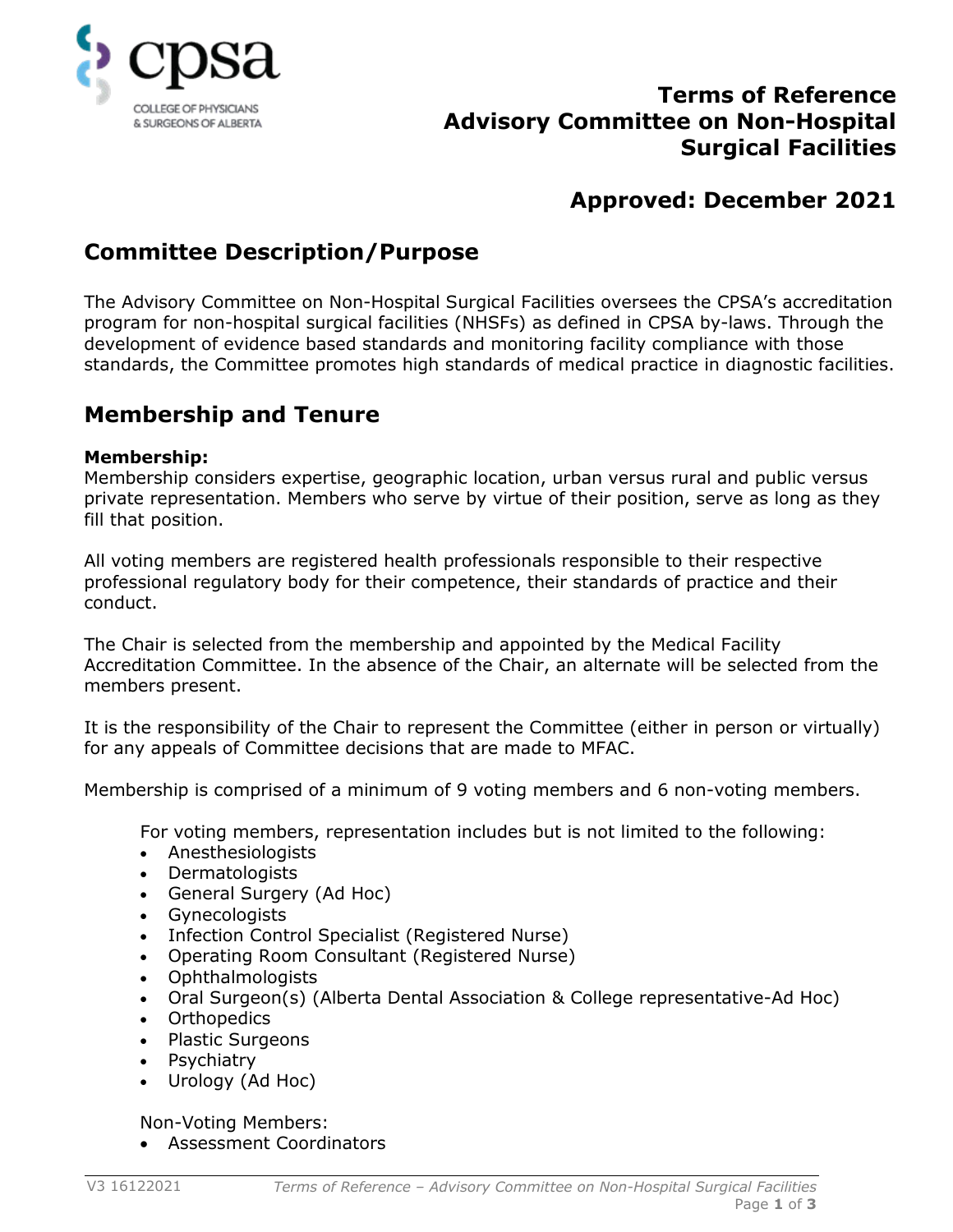

### **Committee Attendance:**

Committee members who fail to attend three consecutive meetings will be contacted by the Assistant Registrar to discuss their committee membership including potential removal from the committee.

#### **Tenure:**

Committee members are appointed by MFAC for the following terms: Chair – Three year term with the option of a one year extension Voting members – Five year term with the option of a one year extension

### **Roles and Responsibilities**

The Committee considers all issues related to the provision of surgical and anesthesia services within these facilities. These issues may include, but are not restricted to the following:

- 1. Develop and maintain evidence based standards and guidelines for anesthetic and surgical care in NHSFs;
- 2. Provide advice to MFAC on pending decisions relating to the provision of services in NHSFs;
- 3. Inspect and audit the medical practices in NHSFs to ensure that medical services provide safe and effective patient care;
- 4. Provide advice to promote safe and effective practices in NHSFs;
- 5. Provide education to promote safety and quality improvement initiatives;
- 6. Assess physicians' qualifications for privileges in NHSFs;
- 7. Inspect and audit of business practices in NHSFs to the extent necessary to ensure compliance with relevant CPSA by-laws.

# **Powers and Duties (Accountability)**

The Advisory Committees report to and provide direction to MFAC who is accountable to Council.

The CPSA retains a copy of the minutes of the meeting for a minimum of 10 years.

## **Meetings**

### **Frequency:**

Meetings are held five (5) times a year and at the request of the Chair. Other additional ad hoc meetings may be called as required.